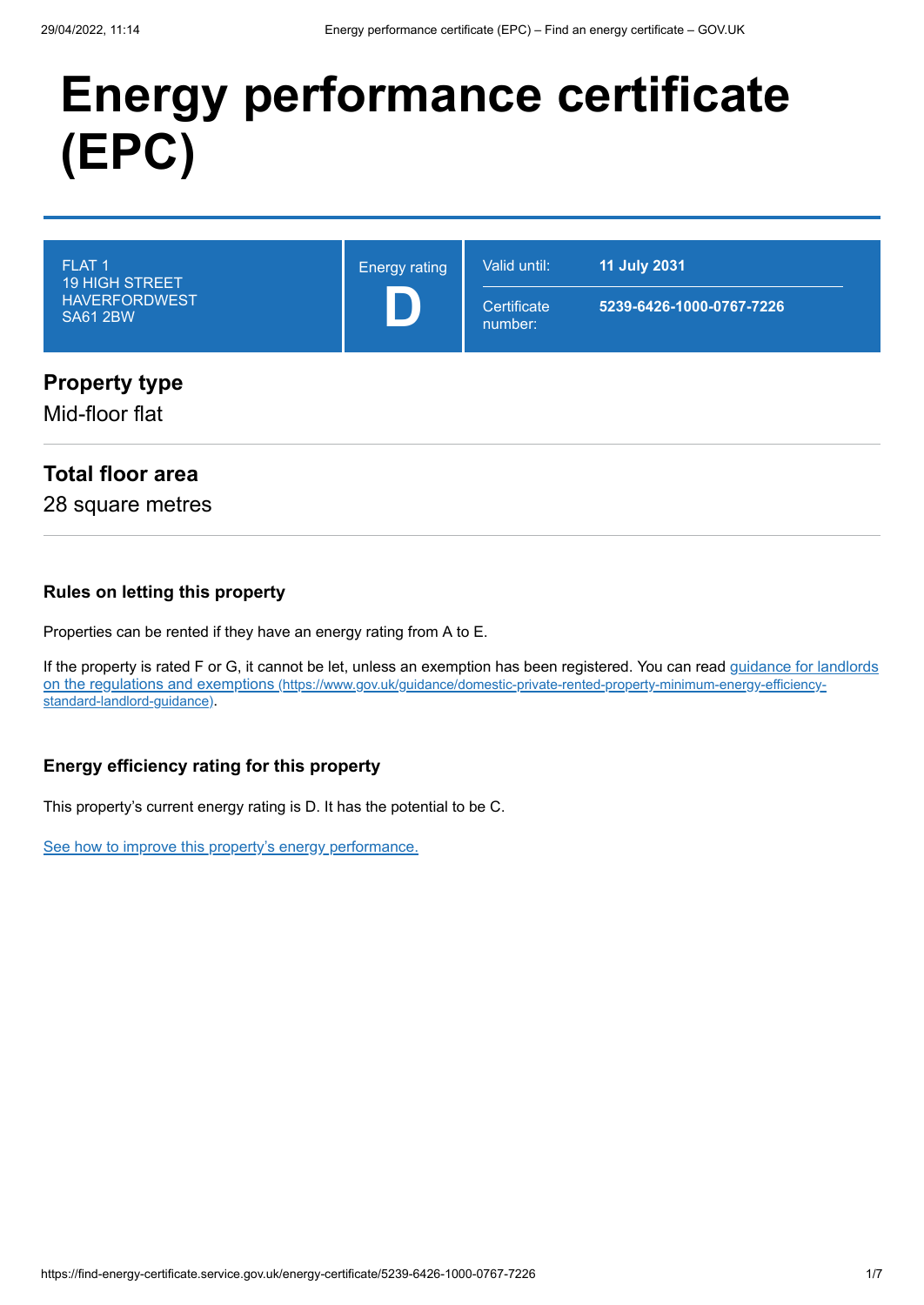| <b>Score</b> | <b>Energy rating</b> |   | <b>Current</b> | <b>Potential</b>   |
|--------------|----------------------|---|----------------|--------------------|
| $92 +$       | Ą                    |   |                |                    |
| 81-91        | В                    |   |                |                    |
| 69-80        | $\mathbf C$          |   |                | 74 <br>$\mathbf C$ |
| 55-68        | D                    |   | 55<br>D        |                    |
| 39-54        | E                    |   |                |                    |
| $21 - 38$    | F                    |   |                |                    |
| $1 - 20$     |                      | G |                |                    |

The graph shows this property's current and potential energy efficiency.

Properties are given a rating from A (most efficient) to G (least efficient).

Properties are also given a score. The higher the number the lower your fuel bills are likely to be.

For properties in England and Wales:

- the average energy rating is D
- the average energy score is 60

#### **Breakdown of property's energy performance**

This section shows the energy performance for features of this property. The assessment does not consider the condition of a feature and how well it is working.

Each feature is assessed as one of the following:

- very good (most efficient)
- good
- average
- poor
- very poor (least efficient)

When the description says "assumed", it means that the feature could not be inspected and an assumption has been made based on the property's age and type.

| <b>Feature</b> | <b>Description</b>                                             | Rating    |
|----------------|----------------------------------------------------------------|-----------|
| Wall           | Sandstone or limestone, as built, no insulation (assumed)      | Very poor |
| Wall           | Sandstone or limestone, as built, partial insulation (assumed) | Average   |
| Window         | Fully double glazed                                            | Average   |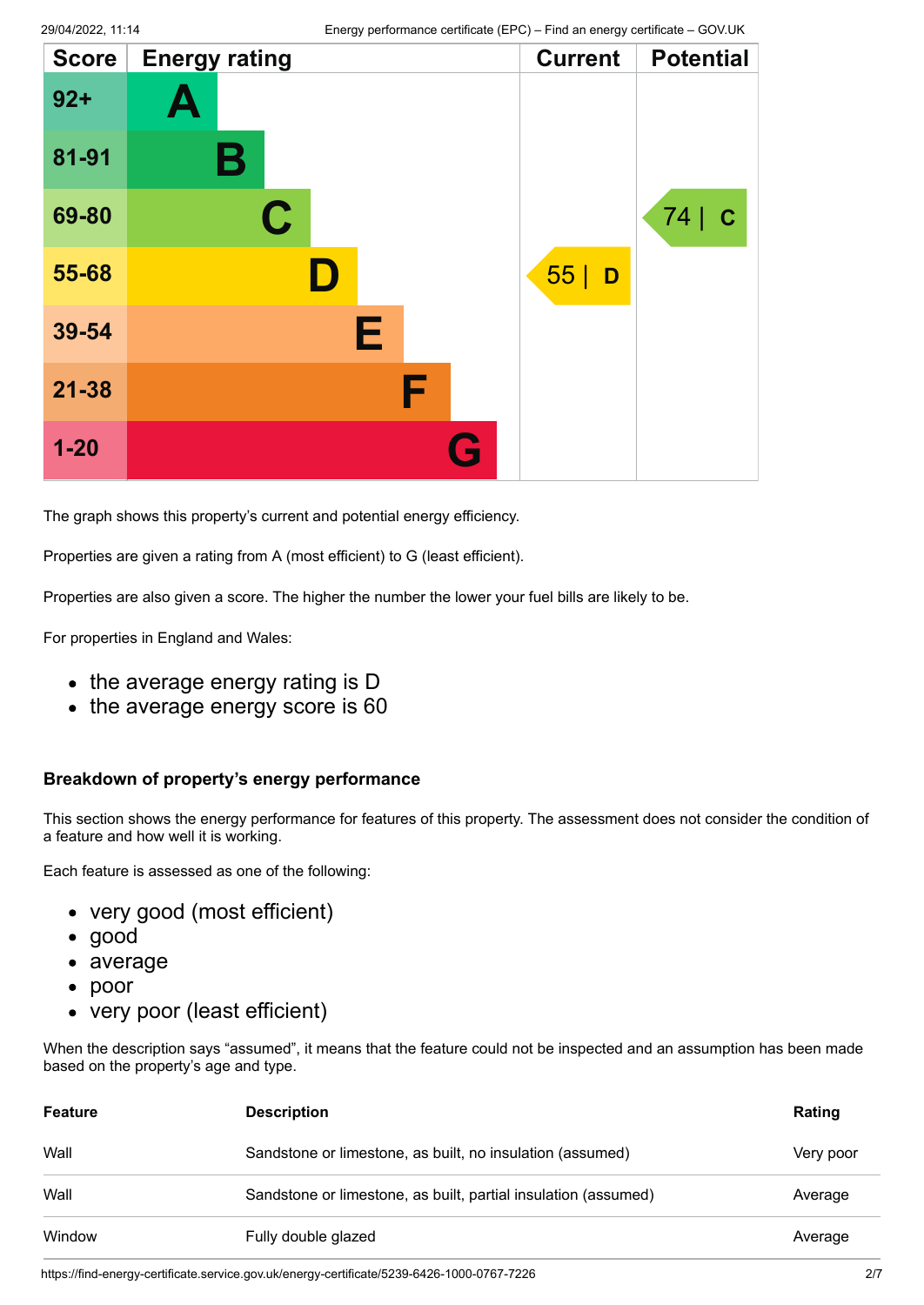29/04/2022, 11:14 Energy performance certificate (EPC) – Find an energy certificate – GOV.UK

| <b>Feature</b>       | <b>Description</b>                          | Rating    |
|----------------------|---------------------------------------------|-----------|
| Main heating         | Room heaters, electric                      | Very poor |
| Main heating control | No thermostatic control of room temperature | Poor      |
| Hot water            | Electric instantaneous at point of use      | Very poor |
| Lighting             | Low energy lighting in all fixed outlets    | Very good |
| Roof                 | (another dwelling above)                    | N/A       |
| Floor                | (other premises below)                      | N/A       |
| Secondary heating    | None                                        | N/A       |

# **Primary energy use**

The primary energy use for this property per year is 424 kilowatt hours per square metre (kWh/m2).

What is primary energy use?

# **Additional information**

Additional information about this property:

• Stone walls present, not insulated

#### **Environmental impact of this property**

This property's current environmental impact rating is D. It has the potential to be D.

Properties are rated in a scale from A to G based on how much carbon dioxide (CO2) they produce.

Properties with an A rating produce less CO2 than G rated properties.

### **An average household produces**

6 tonnes of CO2

# **This property produces**

# **This property's potential production**

1.6 tonnes of CO2

2.0 tonnes of CO2

By making the [recommended changes](#page-3-0), you could reduce this property's CO2 emissions by 0.4 tonnes per year. This will help to protect the environment.

Environmental impact ratings are based on assumptions about average occupancy and energy use. They may not reflect how energy is consumed by the people living at the property.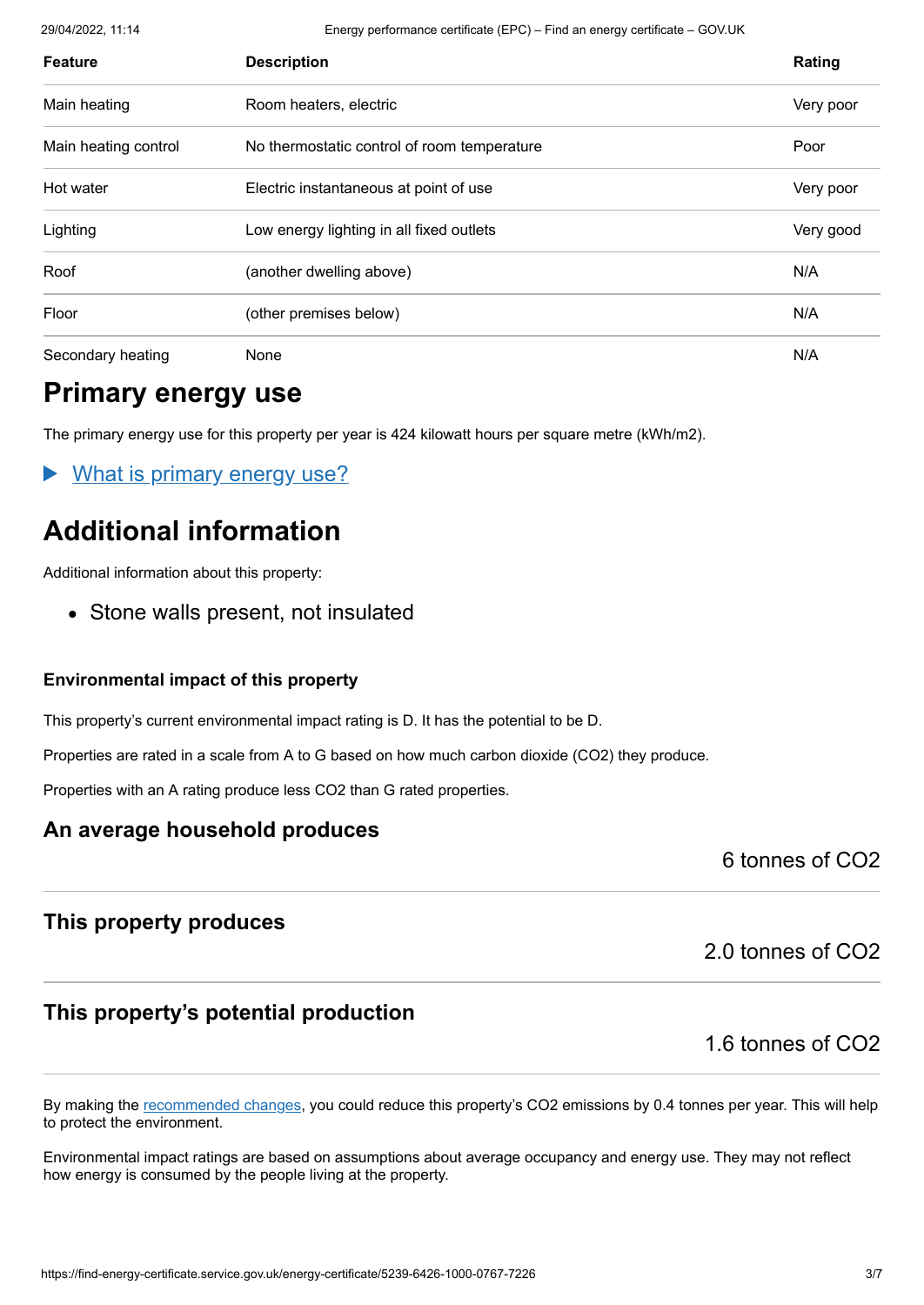#### <span id="page-3-0"></span>**Improve this property's energy performance**

By following our step by step recommendations you could reduce this property's energy use and potentially save money.

Carrying out these changes in order will improve the property's energy rating and score from D (55) to C (74).

Do I need to follow these steps in order?

# **Step 1: Internal or external wall insulation**

Internal or external wall insulation

### **Typical installation cost**

### **Typical yearly saving**

**Potential rating after completing step 1**

|  | Step 2: High heat retention storage heaters |  |  |
|--|---------------------------------------------|--|--|
|--|---------------------------------------------|--|--|

High heat retention storage heaters

| <b>Typical installation cost</b> |  |  |
|----------------------------------|--|--|
|                                  |  |  |

### **Typical yearly saving**

**Potential rating after completing steps 1 and 2**

# **Paying for energy improvements**

[Find energy grants and ways to save energy in your home.](https://www.gov.uk/improve-energy-efficiency) (https://www.gov.uk/improve-energy-efficiency)

#### **Estimated energy use and potential savings**

### **Estimated yearly energy cost for this property**



£4,000 - £14,000

62 | D

£118

£800 - £1,200

£194

74 | C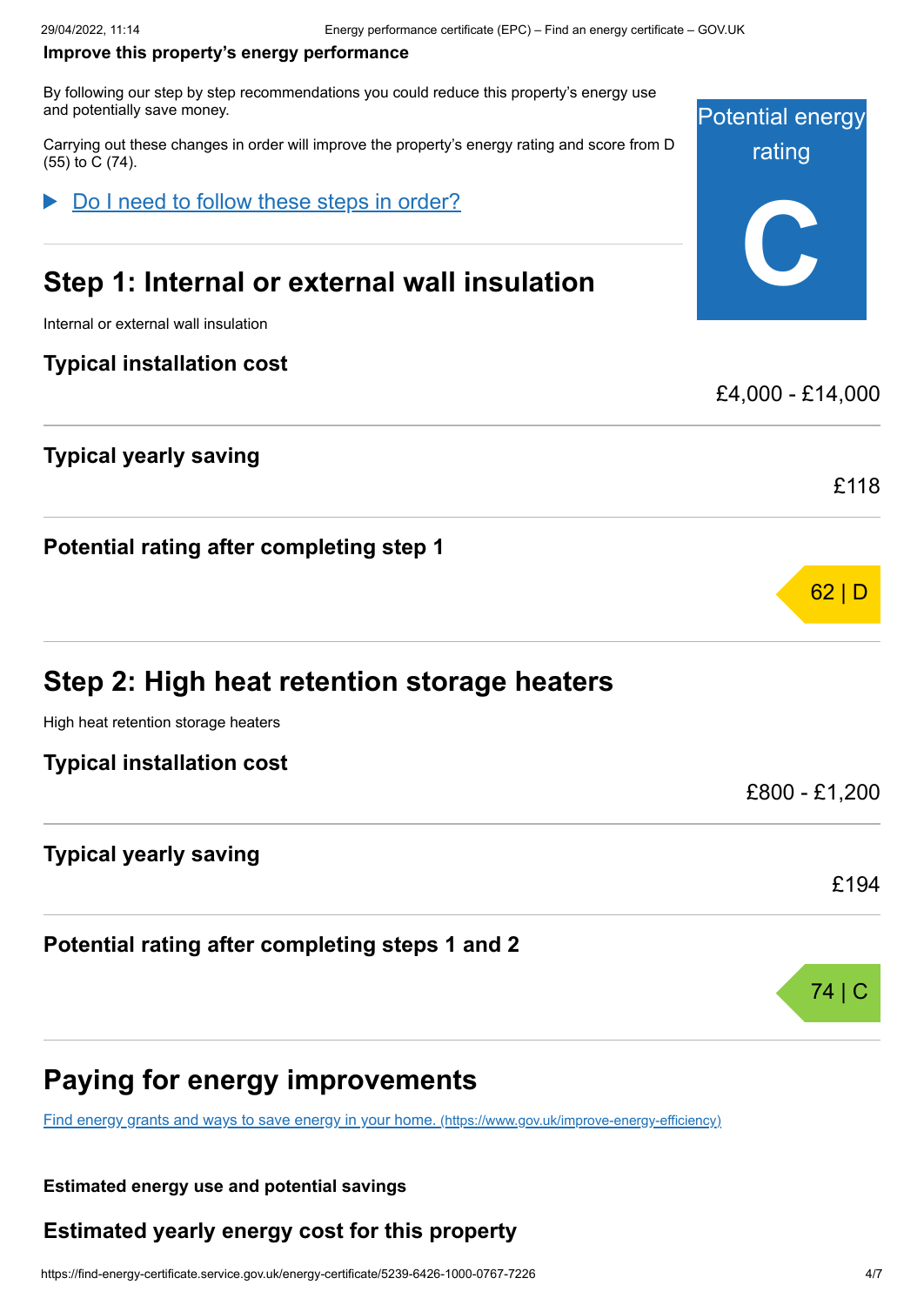**Potential saving**

The estimated cost shows how much the average household would spend in this property for heating, lighting and hot water. It is not based on how energy is used by the people living at the property.

The potential saving shows how much money you could save if you [complete each recommended step in order](#page-3-0).

For advice on how to reduce your energy bills visit Simple Energy Advice [\(https://www.simpleenergyadvice.org.uk/\)](https://www.simpleenergyadvice.org.uk/).

# **Heating use in this property**

Heating a property usually makes up the majority of energy costs.

# **Estimated energy used to heat this property**

### **Space heating**

2885 kWh per year

### **Water heating**

863 kWh per year

#### **Potential energy savings by installing insulation**

**Type of insulation Amount of energy saved Solid wall insulation** 620 kWh per year

#### **Contacting the assessor and accreditation scheme**

This EPC was created by a qualified energy assessor.

If you are unhappy about your property's energy assessment or certificate, you can complain to the assessor directly.

If you are still unhappy after contacting the assessor, you should contact the assessor's accreditation scheme.

Accreditation schemes are appointed by the government to ensure that assessors are qualified to carry out EPC assessments.

# **Assessor contact details**

#### **Assessor's name**

Michael Murphy

#### **Telephone**

01792424569

# **Email**

https://find-energy-certificate.service.gov.uk/energy-certificate/5239-6426-1000-0767-7226 5/7